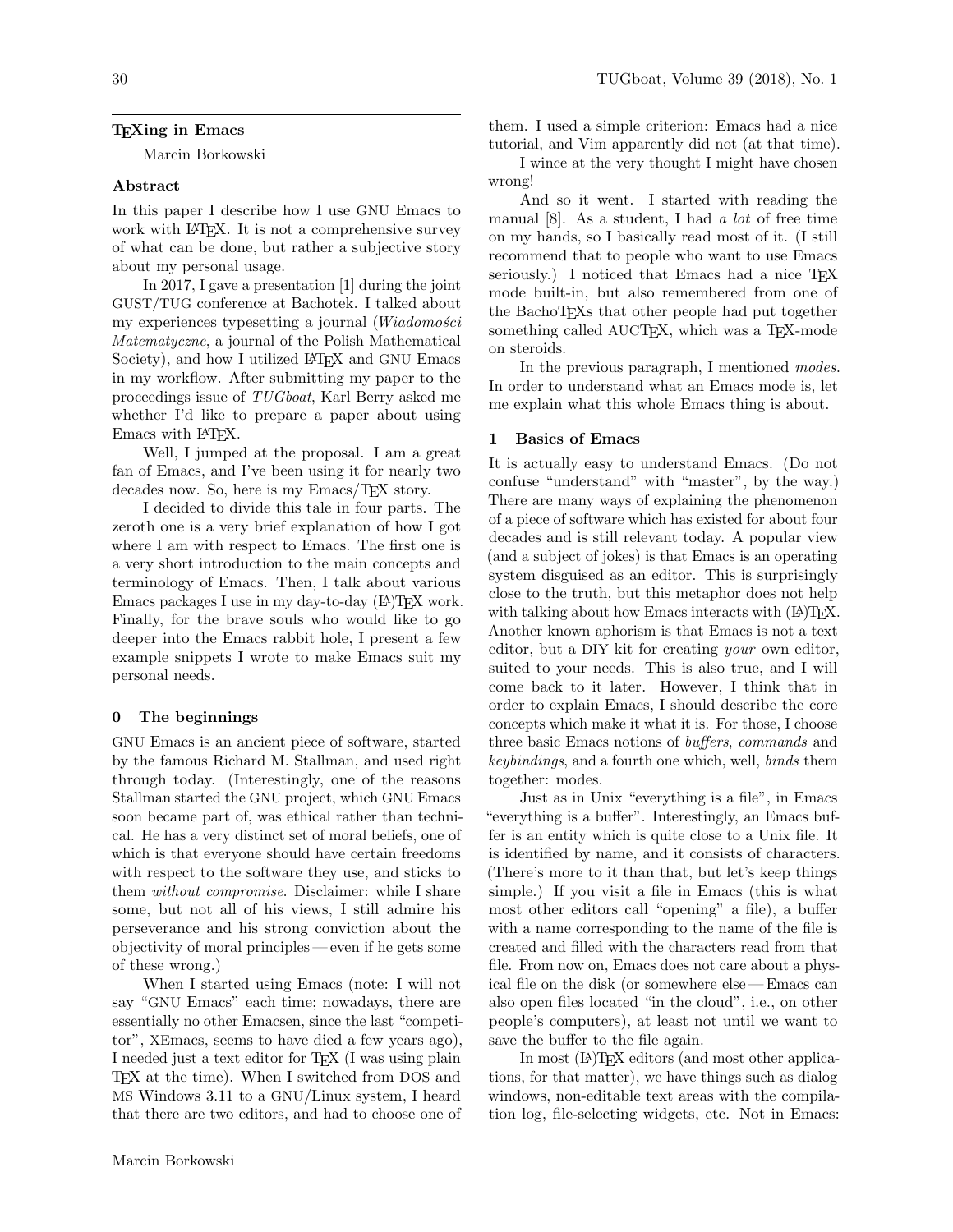here, all these are buffers (some of them read-only, of course). Here is an example: if you press C-x d RET (in Emacs parlance, this means pressing Control-X, then D and then Enter), you will see a Dired buffer, which contains a listing of files in the current directory, much like the output of the Unix ls command. It is not normally editable, but you can use various keybindings to move point (i.e., the cursor), and perform various actions on the listed files, like visiting them (f or RET), copying them somewhere else (C, i.e., Shift-C), diffing them with other files (=), etc.

Let us now talk about *commands*. They are pieces of code (usually in Emacs Lisp, or Elisp, the language the majority of Emacs is written in) which perform various tasks you would expect from a text editor (and more). For instance, there is a command called find-file, which asks the user for a file name and visits it in an Emacs buffer. Another, called save-buffer, saves the contents of the current buffer to a file. Yet another, called pong, is an implementation of the old arcade classic.

It is important to understand that basically *any* action you perform in Emacs is a result of running some command. If you press some key (or key combination), Emacs checks the binding of that key, which says what command is *bound* to that key, and runs that command. This works even for very basic things, like the command forward-char (usually bound to C-f and  $\langle$ right>, that is, the right-arrow key), or keys with printable characters, which are usually bound to self-insert-command. A command need not be bound to a key— you can also call it by its name (for instance, the pong command is usually run by M-x pong, which means pressing Alt-X, then typing pong— the name of the command — then pressing Enter).

The last piece of this puzzle are modes, which tell Emacs the bindings of keys to commands in any particular buffer. (Each buffer has its associated mode, so switching buffers changes keybindings dynamically. Of course, there are also global bindings, which work everywhere, like C-x C-c, which exits Emacs.) For instance, in T<sub>F</sub>X mode, C-c C-c is bound to a command which does the "next logical thing", like compiling the file, running BibTEX or launching a PDF viewer. The same key combination, C-c C-c, sends a message in a mode designed to write emails.

Finally, any introduction like this one would be incomplete without mentioning the self-documenting nature of Emacs. If you are in a buffer with some Emacs Lisp code, you can press C-h f when the point is on a function name, or C-h v when it is on a variable name, and immediately see the doc-

string for that function or variable, or even jump to the place in the source where it is defined. This is extremely useful, and there are specialized Emacs packages which streamline this even further (like showing the docstring in a tool-tip-like fashion, or finding all places where a function is called). Also, when you are in the middle of a function expression, Emacs shows the list of parameters of the current function at the bottom, with the parameter the point is on set in boldface. Finally, there is the whole set of apropos commands, which show all functions or variables matching the given regex — and "matching" can mean matching the name, the docstring, or even the value in case of variables. At any time, you can press C-h C-h to see the extensive list of Emacs help subsystems.

### 2 Emacs packages and features for **TEXnicians**

In this section, I am going to describe a few wellknown (at least in the Emacs world) packages and features Emacs has to offer for people dealing with  $(E)$ TEX. Note that this is not a comprehensive list  $$ these are just the ones I happen to use.

# 2.1 AUCTEX

Although Emacs has a TFX mode built-in (and there are people using it), it is rather bare-bones. Happily, there is AUCTEX, a well-known package which is used by the majority of Emacsers who need to do stuff in T<sub>F</sub>X and friends.

Of course, AUCTEX has all the things you would expect, like auto-completing macro and environment names (it even knows the syntax of many LAT<sub>EX</sub> commands and asks for the parameters, and parses \newcommands to insert the proper number of braces after user-defined macros), commands to compile the file we are editing or syntax coloring (called "fontlock" in the Emacs world). It also has, however, some features which I believe are unique to it (although I admit that I have not used other editors extensively). AUCT<sub>F</sub>X has a very good manual (as do many Emacs packages — documenting things for users is emphasized a lot in the Emacs world), so let me just mention my personal favorite feature. You can select a portion of text and press C-c C-r. AUCTEX then writes a temporary file consisting of the preamble, the selection and \end{document}, compiles it and prepares the next viewing command to show this PDF instead of the whole file. Imagine a Beamer presentation with more than a thousand pages and a lot of drawings, which compiles for a few minutes in its entirety (true story!), and you can see what a life-saver this can be.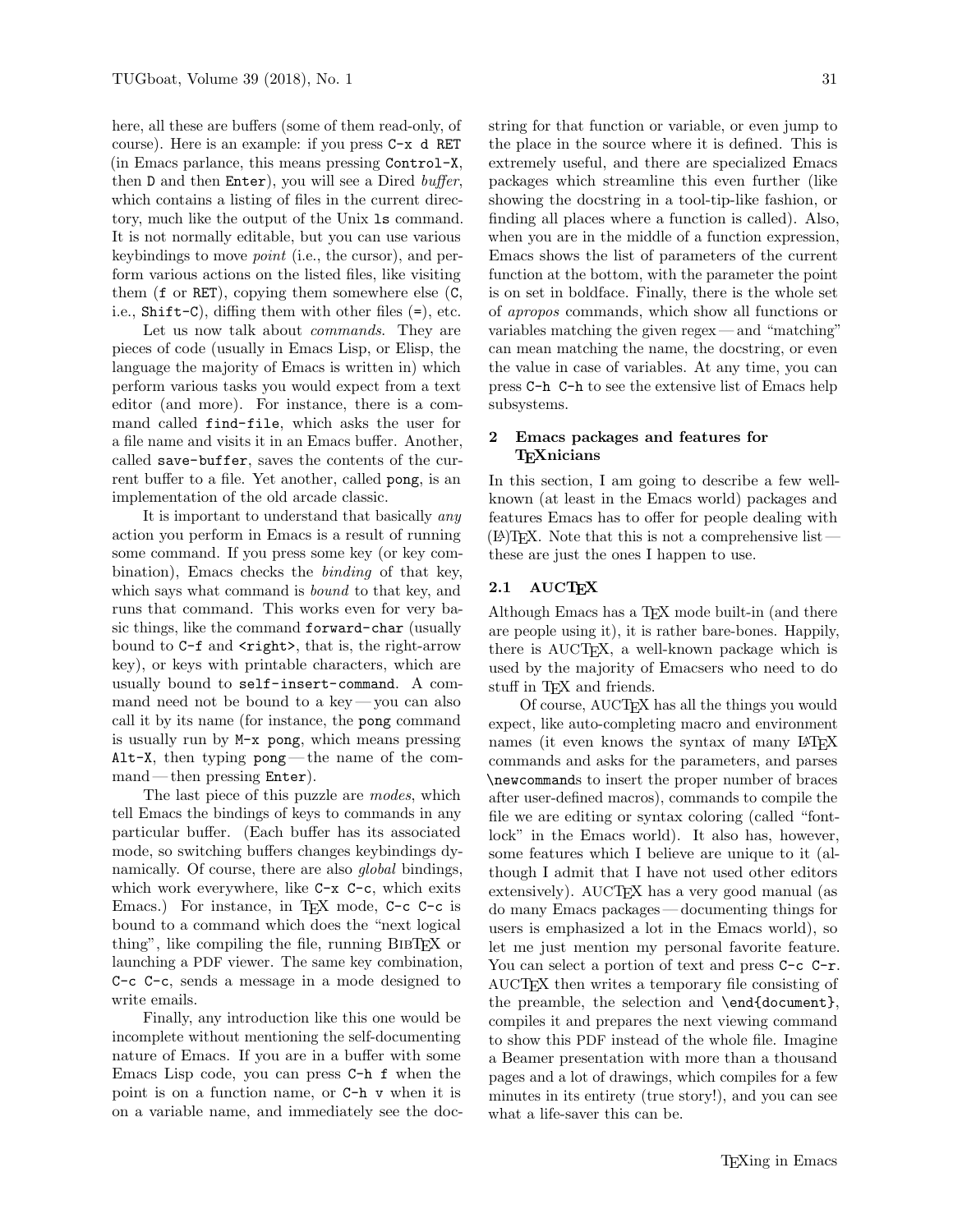There is a lot more to AUCTEX than this. Let me mention LATEX-Math mode, which makes the key combinations starting with a backtick (') insert many mathematical commands, so that you can get \alpha by pressing 'a or \emptyset by pressing '0. Another feature of Emacs, which AUCT<sub>F</sub>X utilizes, is prettify-symbols-mode, which displays things like \alpha or \int using Unicode characters, which renders the source of math formulas much easier to read. (While at that, let me mention that despite its age, Emacs has excellent Unicode support, but

can also handle some other, nowadays less popular encodings.) Yet another thing AUCT<sub>EX</sub> leverages is Emacs' compilation-mode, which parses the log buffer and allows you to, for instance, jump to the next or previous error. Basically, you have all you would expect from a good T<sub>F</sub>X editor. (One caveat is that support for plain T<sub>EX</sub> and ConT<sub>EX</sub>t is rather rudimentary.)

There is also a package called RefTEX, which is part of AUCT<sub>EX</sub>, whose goal is to help with all the references. One of its coolest features is showing the bibliographic info about a reference when the point is on the  $\text{cite}$  macro. Unfortunately, RefT<sub>E</sub>X does not work with AMSrefs, and hence I do not use it personally (yet).

# 2.2 pdf-tools

There has been a PDF viewer in Emacs for a long time, but it never worked too well: under the hood, it just converted PDFs to bitmaps using Ghostscript and displayed them. Not very impressive, and very slow. Recently, however, another PDF viewer for Emacs was written, called pdf-tools. It is a wonderful piece of software, and even though it has its quirks (it does not have "spread" or "continuous" modes, for instance), it almost completely replaced Evince for me. It supports the SyncT<sub>EX</sub> extensions, thus allowing for jumping between the source and the PDF with very good accuracy, and allows for incremental search in a PDF (also with regexen). It also supports an Emacs concept called occur, which asks the user for a regex and displays a list of lines in the buffer matching that regex, allowing to jump immediately to any of these lines. You can also make Emacs watch for changes in the PDF and refresh it automatically, or issue a refresh when the compilation is finished. Perhaps the killer feature of pdf-tools, however, is its support for PDF annotations: it is possible to view all annotations without moving your hands from the keyboard.

This is also a good place to mention one of the many ways Emacs is flexible. In many places in the Emacs source code there are so-called hooks. They are variables, usually empty by default, which contain functions to be run at various moments. The pdftools package has a hook which contains functions run each time an annotation is shown. You can, for instance, add a function which checks whether the annotation is written in LATEX syntax, and if yes, call LATEX and then dvipng to display a picture of the typeset formula of something instead of the text of the annotation. In fact, a function doing exactly this is provided as an example, so I can actually format my PDF annotations in L<sup>AT</sup>FX and pdf-tools just displays them correctly! There are about 150 hooks in stock Emacs, and many packages add their own — my Emacs has more than 700.

### 2.3 Other useful Emacs features

What makes Emacs an even better (LA)T<sub>E</sub>X editor are its features as a general text editor, applied to the particular case of  $(A)$ T<sub>F</sub>X. I have already mentioned compilation-mode and prettify-symbols-mode; there is also a spell-checker (delegating its job to external tools, but the integration is seamless) and auto-fill-mode, which automatically wraps long lines using hard newlines (which is an abomination to many and a no-brainer for others). Emacs, however, is used by many people to edit texts in human languages (as opposed to computer programs), and has really good support for that task. For instance, while many editors have support for movement by words, Emacs has also movement by sentences. Another feature which is a real time-saver is the series of transpose commands: for instance, transpose-chars swaps the two characters on both sides of the point. There is a whole chapter in the Emacs manual describing commands for dealing with text in human languages.

Another Emacs tool which is used by many people is Yasnippet. It is a very useful tool for creating and inserting snippets, i.e., templates with placeholders for variable fragments. It is very easy to define one's own snippets. (Personally, I do not use Yasnippet with AUCT<sub>EX</sub> very often, since the latter can insert a lot of things for me, but I have snippets for, e.g., preambles of some documents.)

Last but not least, let me mention the Avy package. It solves the problem of quickly navigating to any place on the screen without using any pointing device (many Emacs users have an aversion to rodents and prefer using their keyboards as much as possible). The classical Emacs way has always been isearch, or incremental search: you can press C-s and start to type, and the point moves to the nearest occurrence of the typed character sequence while you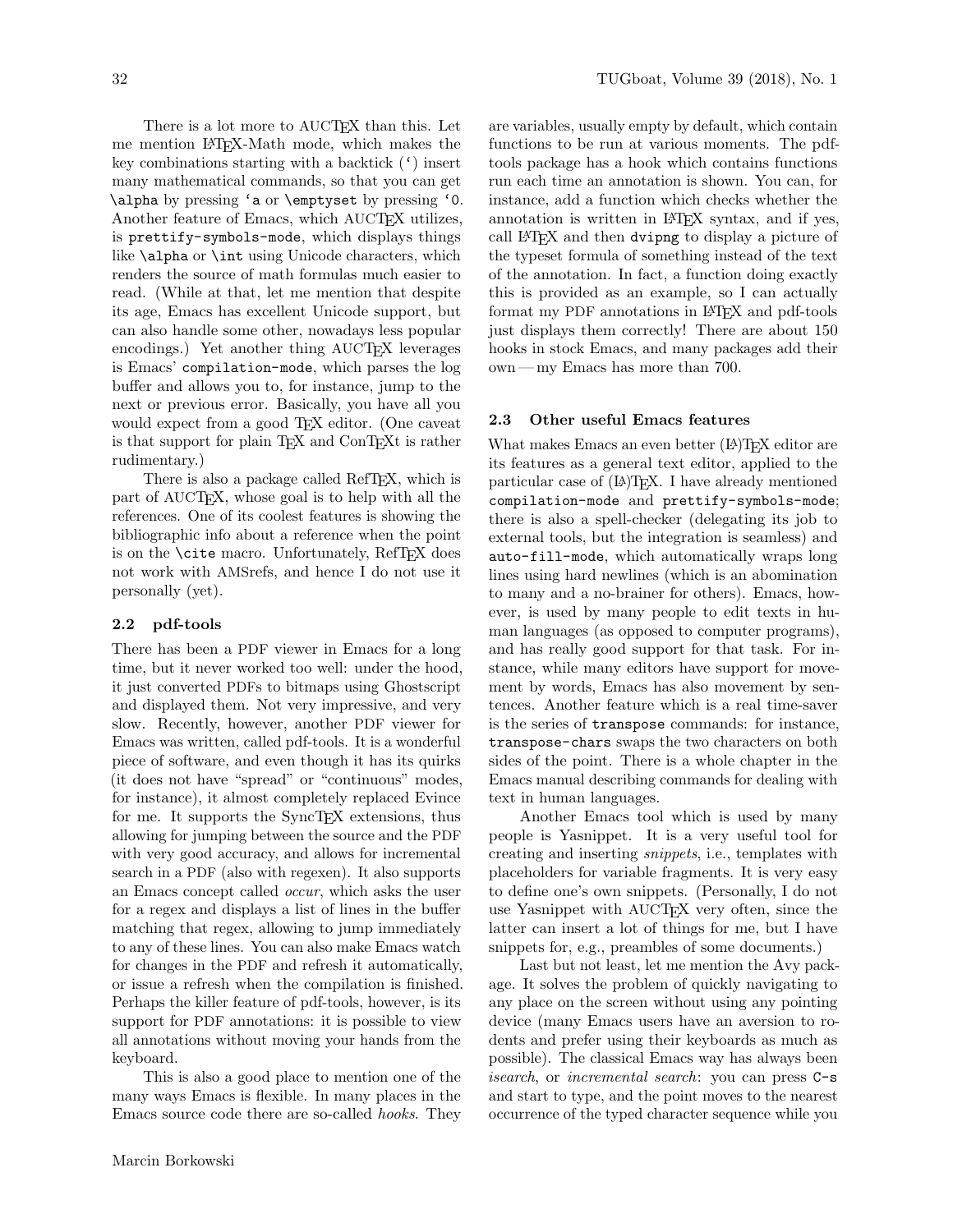enter more and more characters (and Emacs highlights all occurrences thereof). Avy, which is based on ace-jump (a previous implementation of the same idea, which in turn was based on the EasyMotion Vim plugin), implements a simple but powerful concept. You can invoke the avy-goto-char command (many people bind it to some convenient key), then press a character key and all instances of this character on the screen become highlighted with a letter or a combination of letters. Pressing the letter (or a sequence of letters) moves the point to the respective location. It is an extremely fast and very convenient way of navigating, and also has many variants (like only selecting letters at the beginning of words or jumping to beginnings of lines).

## 2.4 Org-mode and LATFX

In recent years, a new invention took the Emacs world by storm: Org-mode. Originally a note-taking mode on steroids, it quickly gained more and more features and is now a full-fledged application written on top of Emacs. (What saves it from the usual symptoms of featuritis is one of its design goals: advanced features should never get in the way if you do not want to use them.) It is difficult to describe Org-mode, since it combines a notebook, a literate programming environment (capable even of chaining pieces written in different languages!), a todo-list, a spreadsheet, a time-tracking tool and a few other things. What is interesting for T<sub>E</sub>X users is that Org-mode (which defines a markup syntax, quite similar to Markdown) has something called an *exporter*, which can save the document as a LATEX article (or book), a Beamer presentation, an HTML page or even a LibreOffice document (and a few other, more obscure formats). Seasoned LAT<sub>F</sub>X users might scoff at such an idea and claim that one does not get the full power of  $\text{LATEX}$  — and they would be right to some extent. However, for many people Org-mode syntax is much friendlier than L<sup>AT</sup>FX's, and most scientists do not use advanced TEX features anyway. (Also, you can embed arbitrary LATEX stuff in an Org-mode document.) There is one place, however, where Org-mode is clearly superior to LATEX: tables. Table editing in LATEX is far from pleasant (although Emacs can help with that with automatic alignment of the table source on ampersand characters), and table sources are not very legible. On the other hand, see figure 1 for a table written in Org-mode and what Org-mode made with it when asked to export to LATEX. Note that Org-mode has very good support for ASCII table editing — it takes care for making columns wide enough to accommodate the widest entry, for instance. Also, please note the last line, which has two

|                                                 |               | Product   Price   Quantity   Amount |               |  |
|-------------------------------------------------|---------------|-------------------------------------|---------------|--|
|                                                 |               | ----+-------+----------+--------    |               |  |
|                                                 | Bread   4.50  |                                     | 1   4.50      |  |
|                                                 | Apples   2.40 |                                     | 4   9.60      |  |
|                                                 | Tea   6.99    |                                     | 2   13.98     |  |
|                                                 |               | .--------+-------+----------+----   |               |  |
|                                                 |               |                                     | Total   28.08 |  |
| #+TBLFM: \$4=\$-1*\$-2;f2::@5\$4=vsum(@I@II);f2 |               |                                     |               |  |
|                                                 |               |                                     |               |  |
| \begin{center}                                  |               |                                     |               |  |
| \begin{tabular}{lrrr}                           |               |                                     |               |  |
| Product & Price & Quantity & Amount             |               |                                     |               |  |
| \hline                                          |               |                                     |               |  |
| Bread & 4.50 & 1 & 4.50\\                       |               |                                     |               |  |
| Apples & 2.40 & 4 & 9.60\\                      |               |                                     |               |  |
| Tea & 6.99 & 2 & 13.98\\                        |               |                                     |               |  |
| \hline                                          |               |                                     |               |  |
| & & Total & 28.08\\                             |               |                                     |               |  |
| \end{tabular}                                   |               |                                     |               |  |
| \end{center}                                    |               |                                     |               |  |

Figure 1: Org-mode table and the result of LATEX exporting

formulæ for totaling. While an Org-mode spreadsheet does not feature automatic recalculation (it has to be triggered by issuing a special command), it is capable of performing quite advanced calculations — Org-mode utilizes Calc, a scientific calculator written in Elisp, for that.

#### 3 Emacs customization

One of the most prominent features of Emacs is its flexibility. (In the first sentence of the Emacs manual it is called "the extensible, customizable, self-documenting real-time display editor".) There are literally thousands of options even in stock Emacs (without any packages loaded, Emacs has more than 2 000 variables; my Emacs has almost 15 000), and most packages add their own share. All these options can be set up using a nice and discoverable interface or manually, by editing an initialization file. For instance, AUCTEX by default asks the user whether to save the (LA)T<sub>F</sub>X file before compilation. One can set, however, the TeX-save-query variable to nil (which is Elisp for "false"), and from then on the saving would be automatic.

Where Emacs really shines, though, is not in its customizability, but in its extensibility. Emacs has a small core written in C, but the rest is written in Elisp. In a properly configured Emacs, the source code for any command is a few keystrokes away, and you can modify its behavior within seconds. Of course, this requires knowledge of Emacs Lisp — but it is not a difficult language, and you can learn the basics within a few afternoons. There is an excellent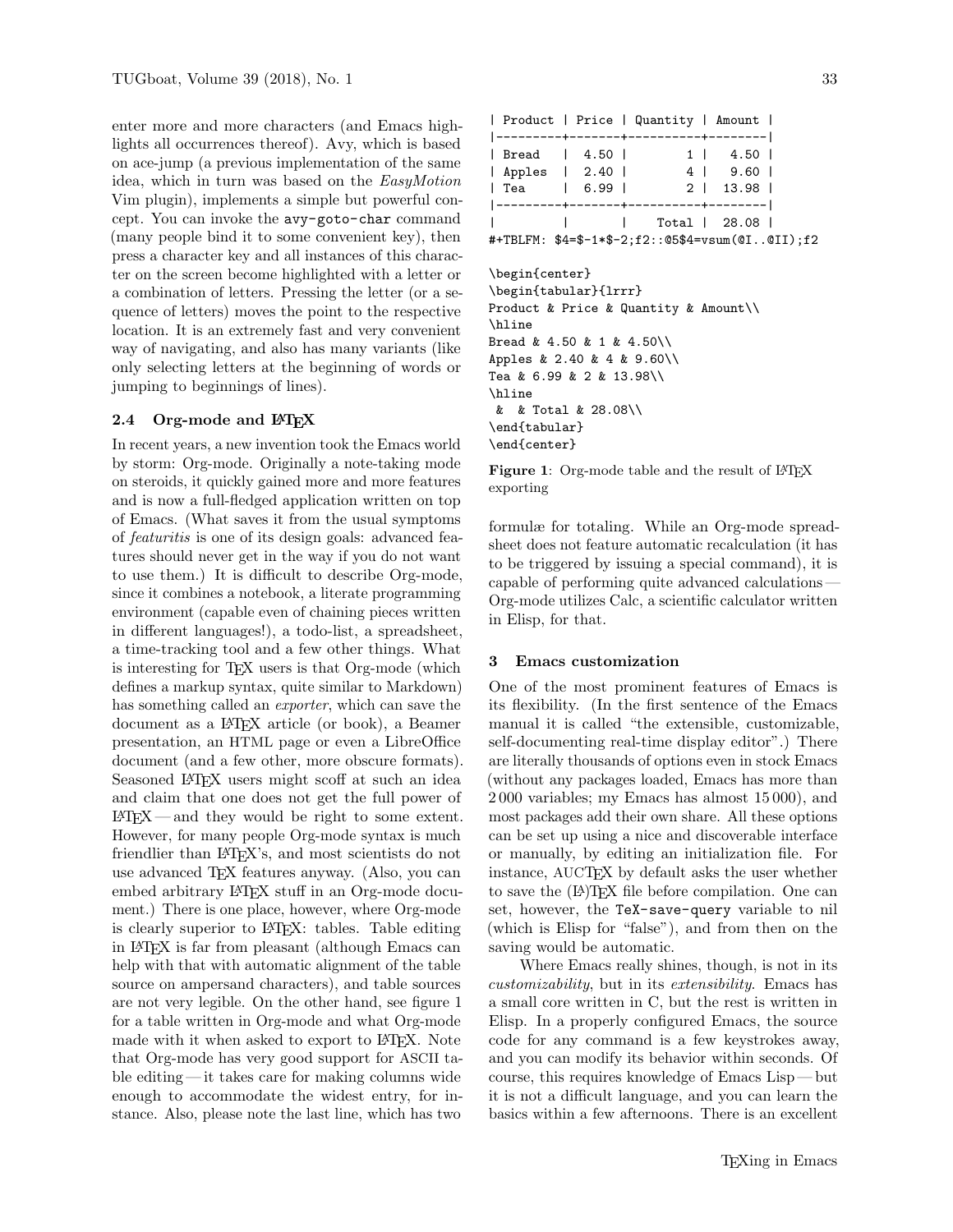book [2], which is an introduction to Elisp for nonprogrammers. There is also the book [3], which is kind of a next step, although parts of it seem to be pretty outdated.

For the rest of this article I am thus going to talk about how you can mold Emacs to fit your needs. It is a selection of snippets of code which show the customizability and extensibility of Emacs.

I cannot resist to mention here that while writing this very paper I was advised against spending more time on coding one's own little extensions to Emacs, the argument being that few people actually do it. While it is probably true that only a minority of Emacs users learn enough Elisp to do it, I beg to differ — I think many more people *could* benefit from doing exactly this if only they knew how. There is this lovely quotation from one of rms' speeches [9], however, which comments on the issue:

Multics Emacs proved to be a great success programming new editing commands was so convenient that even the secretaries in his office started learning how to use it. They used a manual someone had written which showed how to extend Emacs, but didn't say it was a programming [task]. So the secretaries, who believed they couldn't do programming, weren't scared off. They read the manual, discovered they could do useful things and they learned to program.

Please consider this section as a kind of teaser which might hook you into Elisp programming.

### 3.1 Support for tildes

As a Polish T<sub>EX</sub> user, I tend to put a lot of tildes (hard spaces) in my files. (A Polish tradition is not to break a line after a one-letter word, and we have a few one-letter prepositions and conjunctions.) Of course, TEX has a solution to that: tildes (called "ties" in The T<sub>E</sub>Xbook). Typing them manually is rather tedious, though. Happily, Emacs has you covered: there is a (built-in) package called "tildify", which replaces spaces after one-letter words (or in other places, since it is configurable). It is not even restricted to  $TFX$ —it can insert  $\$ ; in HTML files, for example. It can do it dynamically while you type or after the fact on some portion of the file.

This is, however, not enough. I find myself editing other people's files on a regular basis, and oftentimes I need to insert a tie where a space was. In a regular editor this means navigating to the right place, deleting the space and inserting the tie. At one point I asked myself a question: how often do I need to have a tie next to a space? The answer is: never. Thus I decided to bind the tilde to a command which

```
(defun smart-tie ()
  "Delete any whitespace character(s),
then insert a tilde."
  (interactive)
  (delete-horizontal-space)
  (insert "~"))
(eval-after-load 'tex
  '(define-key TeX-mode-map "~" 'smart-tie))
```
Figure 2: The smart-tie Elisp source code

```
(add-hook 'TeX-mode-hook
  (lambda ()
    (font-lock-add-keywords nil
     '(("~" . 'font-latex-sedate-face)))))
```
Figure 3: A snippet making ties gray

starts by deleting any whitespace around point and only then inserting a tie (figure 2).

Emacs commands are just Elisp functions (defined with defun), which contain an (interactive) call at the beginning. (Notice that before that, there is a docstring. While not mandatory, it is a good practice to include it in all Elisp functions.) Notice that one of the reasons coding simple Emacs commands like this is, well, simple, is that you can just write down the things you press in order to make a similar edit manually, then check what commands are run by these key-presses, and just make a function out of them. It is even possible to have Emacs do it for you— you can record a so-called keyboard macro, performing some editing functions by hand, and let a suitable command generate an Elisp function mimicking your actions.

(I am not going to explain Elisp syntax in this article. I think much of it is pretty self-explanatory for anyone into programming, and for those new to it, the book [2] is a nice general introduction to both programming and Emacs Lisp.)

One last thing connected with ties is legibility. While I appreciate the fact that a  $(LA)$ T<sub>E</sub>X source file is plain text and hence I can see exactly where a hard space is, lots of them make the text less readable. I would prefer if they were gray instead of black (I use a dark-on-light default color theme). This is not a problem for Emacs. I put the snippet from figure 3 in my init file, and from now on all my tildes are displayed in gray. Here you can see a hook in action. TeX-mode-hook contains a list of functions called when turning any TEX-like mode on. We add to the hook an anonymous function (introduced with the lambda macro) which adds the ~ character to the "keywords" recognized by the font-locking machinery.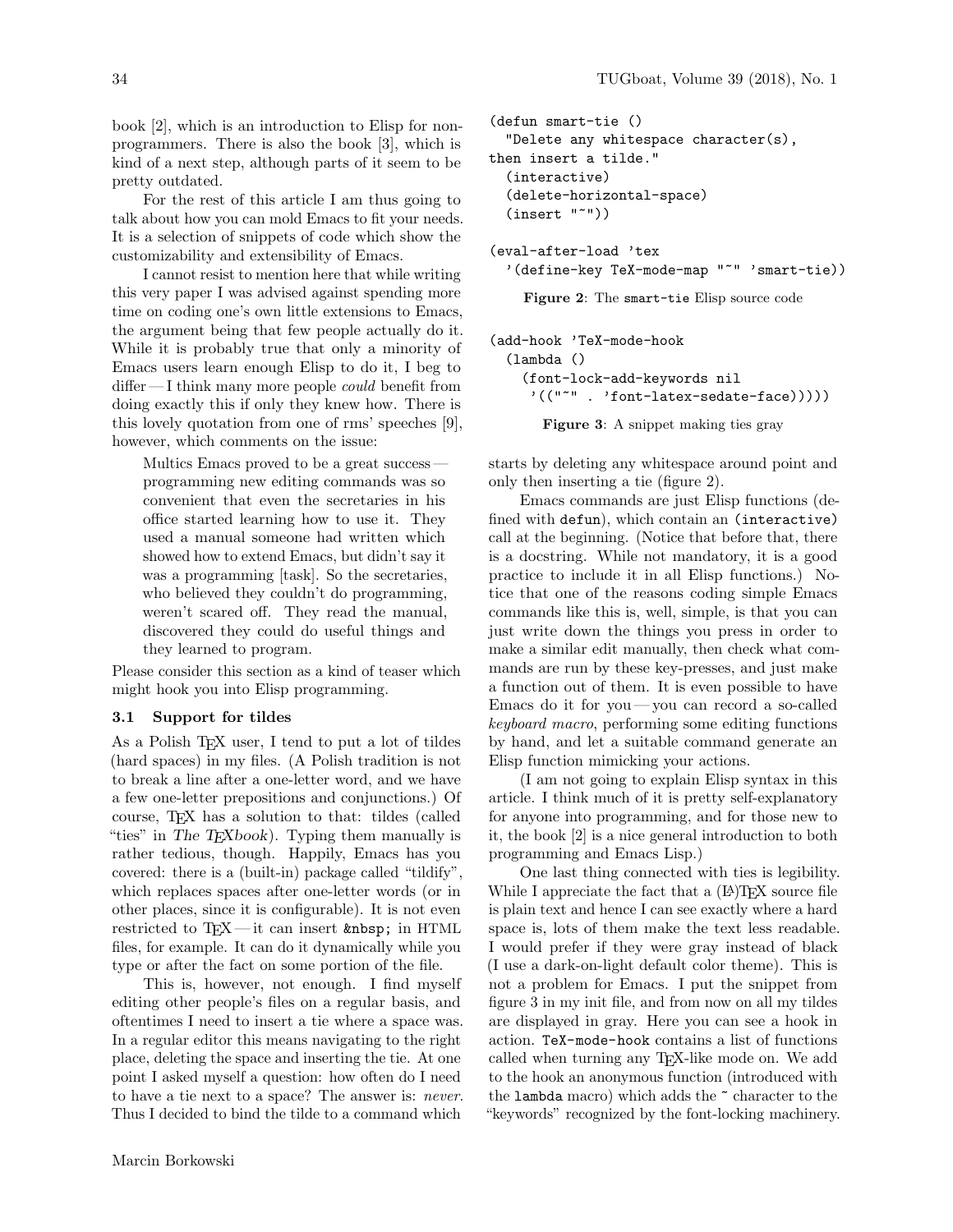```
(defun smart-self-insert-punct (count)
  "If COUNT=1 and the point is after
a space, insert the relevant character
before any spaces."
  (interactive "p")
  (if (and (= count 1)
           (eq (char-before) ?\s))
      (save-excursion
        (skip-chars-backward " ")
        (self-insert-command 1))
  (self-insert-command count)))
(eval-after-load
  'tex
  '(define-key TeX-mode-map
               ","
```
Figure 4: The smart-self-insert-punct Elisp code

'smart-self-insert-punct))

### 3.2 Smart commas

A common mistake is to forget a comma where it is needed; a copyeditor has to insert a lot of these. Since many navigation commands land the point at the beginning of some word, I always had to press the left arrow and then insert a comma. And then it struck me that I virtually never need a comma after a space between words, so why not automate this? And thus I wrote a short command called smart-self-insert-punct (see figure 4), which detects whether the point is after a space, and if yes, backs up first before entering the character used to issue the command.

This code is more or less self-explanatory (at least when you get accustomed to the Lisp prefix notation — for instance, to check for equality of two numbers  $a$  and  $b$ , you write  $(= a \; b)$ , but two things are probably worth mentioning. First of all, the (interactive "p") part performs some tricks so that count is one unless the user presses something like  $C-u \langle number \rangle$  before issuing the above command. This is called a prefix argument and serves as a repeat count for many commands. Then, we have the very useful save-excursion form, which remembers the position of the point, performs the code given and returns the point to its previous position. (You usually do not expect the point to jump around when Emacs does something, and Emacs can do a lot of things— like spell-checking, for instance even without the user doing anything.)

#### 3.3 Converting \cites

As an editor of *Wiadomości Matematyczne* I often receive a paper with lots of citations done wrong. Many times the author says something like see papers<sup>~</sup>\cite{A} and<sup>~</sup>\cite[p.~12]{B}.

```
(defun skip-cite-at-point ()
  "Move point to the end of the \\cite
at point."
  (when (looking-at "\\\\cite")
    (forward-char 5)
    \text{(cond } ((= \text{(char-after)} ? \r\})(forward-sexp 2))
          ((= (char-after) ?){})(forward-sexp)
           (when (and (not (eobp))
                       (= (char-after) ?*))
              (forward-char)
             (forward-sexp)))
          (t (error
              "Malformed \\cite")))))
(defun cites-to-citelist ()
  "Convert region to a \\citelist command.
All \\cite's are preserved and things
between them deleted. This command will
be fooled by things like \"\\\\cite\"."
  (interactive)
  (if (use-region-p)
      (let
          ((end (copy-marker (region-end))))
        (goto-char (region-beginning))
        (insert "\\citelist{")
        (while (< (point) end)
          (skip-cite-at-point)
          (delete-region
           (point)
           (if (search-forward "\\cite" end t)
                ((progn )
                 (backward-char 5)
                 (point))
             end)))
        (insert "}"))
    (message "Region not active")))
```
Figure 5: The cites-to-citelist command

Since we use AMSrefs, this should be converted to something along the lines of

```
see papers~\citelist{%
 \cite{A}\cite{B*{p.^12}}.
```
Hence I wrote another simple Elisp command, called cites-to-citelist (see figure 5), which performs the conversion for me. (It does not perform the whole job, i.e., it leaves the optional argument in brackets. This is not a huge problem, since I have another command to convert it to the AMSrefs syntax.) These commands are actually more complicated. I will not explain them in full, but let me highlight a few key points. (If you are interested in learning the details, you can use [4] and/or install Emacs and look at the docstrings of all the functions called in